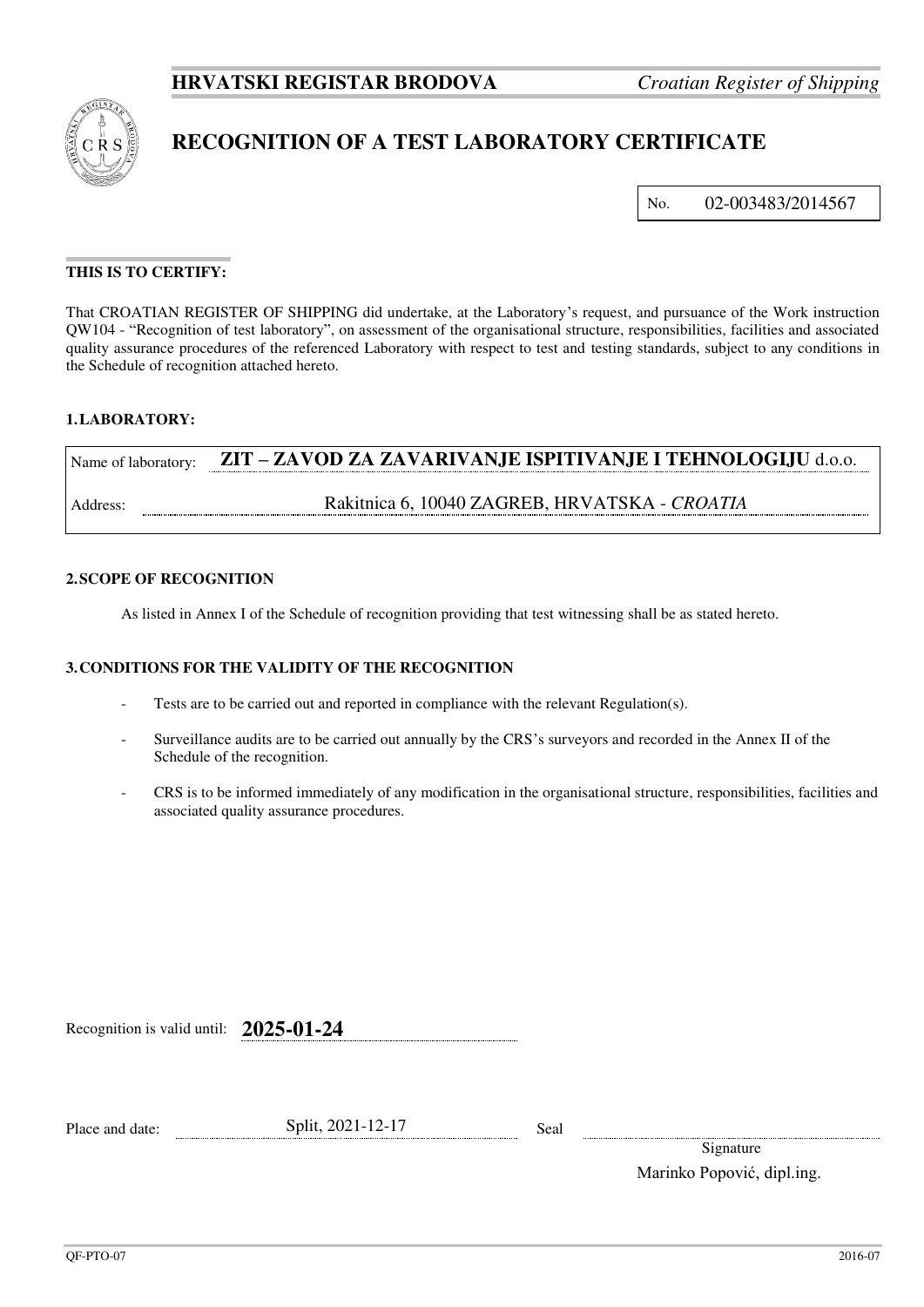# **SCHEDULE OF RECOGNITION**

Annex I to Certificate No:  $\vert$  No.  $02-003483/2014567$ 

| Item<br>No. | Test method                                                                                                                            | Regulation              | Test standards<br>(latest edition)                                                                                                                                                                                                                                                                                                                                                                                                                                                                                                                                                                                                                                                                                                                                     | Test witnessing<br>mode (see note) | Comments |
|-------------|----------------------------------------------------------------------------------------------------------------------------------------|-------------------------|------------------------------------------------------------------------------------------------------------------------------------------------------------------------------------------------------------------------------------------------------------------------------------------------------------------------------------------------------------------------------------------------------------------------------------------------------------------------------------------------------------------------------------------------------------------------------------------------------------------------------------------------------------------------------------------------------------------------------------------------------------------------|------------------------------------|----------|
| 1.          | Mehanička i tehnološka ispitivanja<br>materijala<br>Mechanical and technological testings<br>of materials                              | CRS Rules Part 25       | <b>HRN EN ISO 6892-1</b><br>HRN EN ISO 4136<br>HRN EN ISO 5178<br>HRN EN ISO 9017<br>HRN EN ISO 7438<br>HRN EN ISO 5173<br><b>HRN EN ISO 148-1</b><br>HRN EN ISO 9016<br><b>HRN EN ISO 6507-1</b><br><b>HRN EN ISO 9015-1</b><br><b>HRN EN ISO 17639</b><br>HRN EN ISO 8492<br>HRN EN ISO 8493<br>HRN EN ISO 8494<br>HRN EN ISO 8495<br>HRN EN ISO 8496<br>HRN EN ISO 3057                                                                                                                                                                                                                                                                                                                                                                                             | (1)                                |          |
| 2.          | Ispitivanje metala i zavarenih<br>spojeva, metodama bez razaranja<br>Testing of metals and welded joints by<br>non-destructive methods | <b>CRS</b> Rules Part 1 | ASTM E112<br><b>HRN EN ISO 17636-1</b><br><b>ASME BPVC Section V</b><br>ASME BPVC Section VIII, Div 1<br>ANSI/ASME B31.3 Chapter VI<br><b>HRN EN ISO 23277</b><br><b>HRN EN ISO 17638</b><br><b>HRN EN 1593</b><br>API Standard 650 Addendum 1<br><b>HRN EN ISO 17640</b><br><b>HRN EN ISO 17637</b><br><b>HRN EN ISO 10893-6</b><br><b>HRN EN ISO 10893-8</b><br>NACE SP0274<br>DVGW G463<br><b>HRN EN 10160</b><br>HRN EN ISO 2178<br><b>HRN EN 1371-1</b><br><b>HRN EN 1369</b><br><b>HRN EN ISO 20601</b><br><b>HRN EN ISO 16809</b><br><b>HRN EN 12681-1</b><br><b>HRN EN 12680-1</b><br><b>HRN EN 12680-2</b><br><b>HRN EN 12680-3</b><br><b>HRN EN ISO 10863</b><br><b>HRN EN ISO 13588</b><br><b>HRN EN ISO 2409</b><br>NACE SP0188<br><b>HRN EN ISO 29601</b> | (2)                                |          |

Note:

(1) Except otherwise agreed upon, the CRS witnessing is compulsory for every test.

(2) First test and one per 4 years.

(3) CRS witnessing is not compulsory.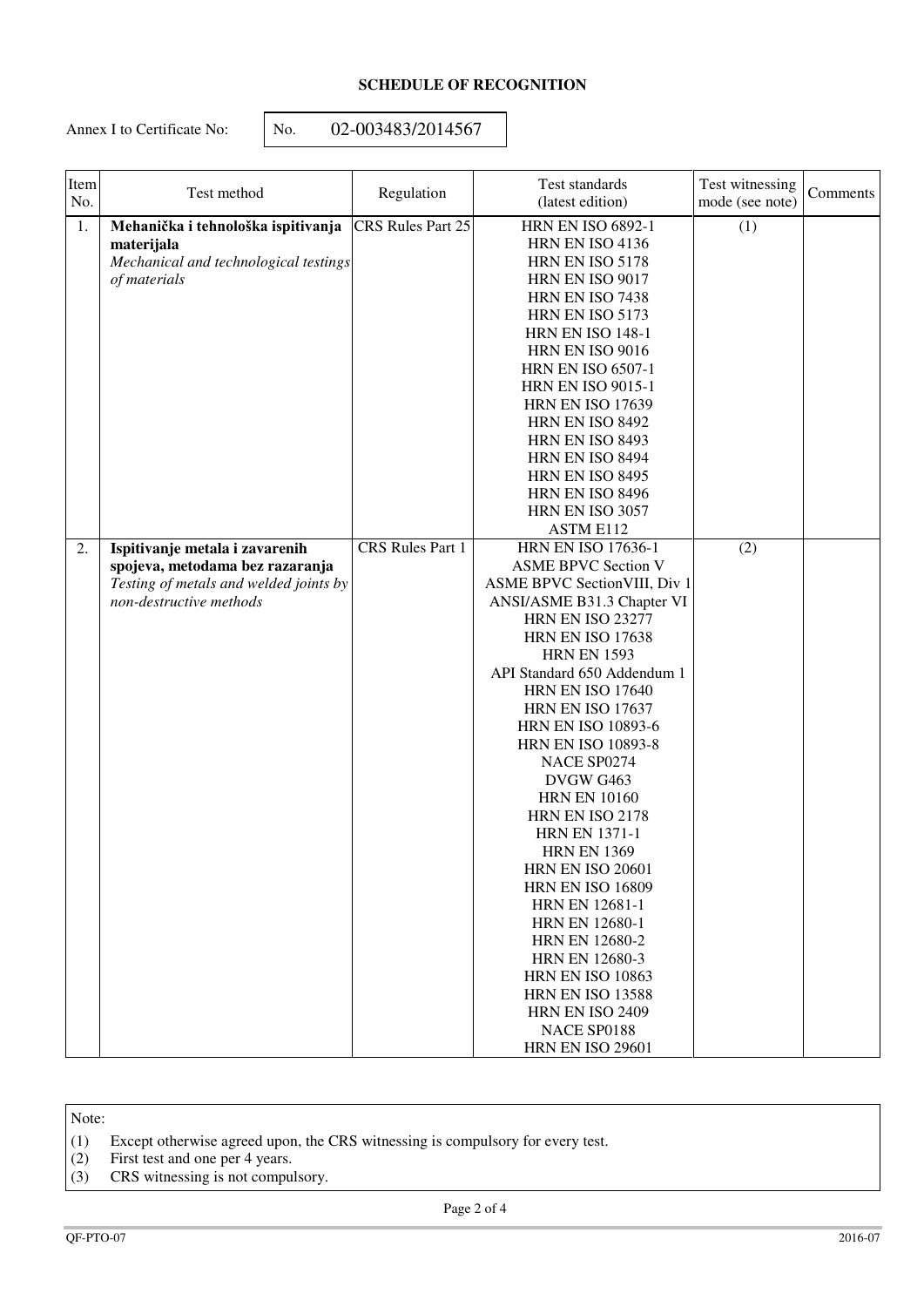|    | (Nastavljeno sa prethodne stranice)  |                          | <b>HRN EN 14730-1</b>       | (2) |  |
|----|--------------------------------------|--------------------------|-----------------------------|-----|--|
|    | (Continued from previous page)       |                          | ZIT PRO-087                 |     |  |
|    |                                      |                          | <b>HRN EN ISO 16859-1</b>   |     |  |
|    |                                      |                          | <b>HRN EN ISO 16276-2</b>   |     |  |
| 3. | Ispitivanje stručne sposobnosti      | <b>CRS Rules Part 26</b> | <b>HRN EN ISO 9606-1</b>    | (2) |  |
|    | zavarivača                           |                          | <b>HRN EN ISO 9606-2</b>    |     |  |
|    | Testing of welders ability           |                          | <b>HRN EN ISO 9606-4</b>    |     |  |
|    |                                      |                          | <b>HRN EN ISO 14732</b>     |     |  |
|    |                                      |                          | <b>ASME BPVC</b> section IX |     |  |
| 4. | Ispitivanje postupaka zavarivanja    | <b>CRS Rules Part 26</b> | EN ISO 15613                | (3) |  |
|    | Testing of welding procedures        |                          | EN ISO 15614-1              |     |  |
|    |                                      |                          | EN ISO 15614-2              |     |  |
|    |                                      |                          | EN ISO 15614-6              |     |  |
|    |                                      |                          | EN ISO 15614-8              |     |  |
|    |                                      |                          | <b>ASME BPVC Section IX</b> |     |  |
|    |                                      |                          | <b>HRN EN ISO 14555</b>     |     |  |
|    |                                      |                          | <b>API 1104</b>             |     |  |
| 5. | Vizualna kontrola nepristupačnih     | CRS Rules Part 1         | ZIT PRO-031                 | (3) |  |
|    | dijelova objekta (endoskopija)       |                          |                             |     |  |
|    | Remote visual inspection (endoscopy) |                          |                             |     |  |
|    |                                      |                          |                             |     |  |

Note:

<sup>(1)</sup> Except otherwise agreed upon, the CRS witnessing is compulsory for every test.

<sup>(2)</sup> First test and one per 4 years.

<sup>(3)</sup> CRS witnessing is not compulsory.